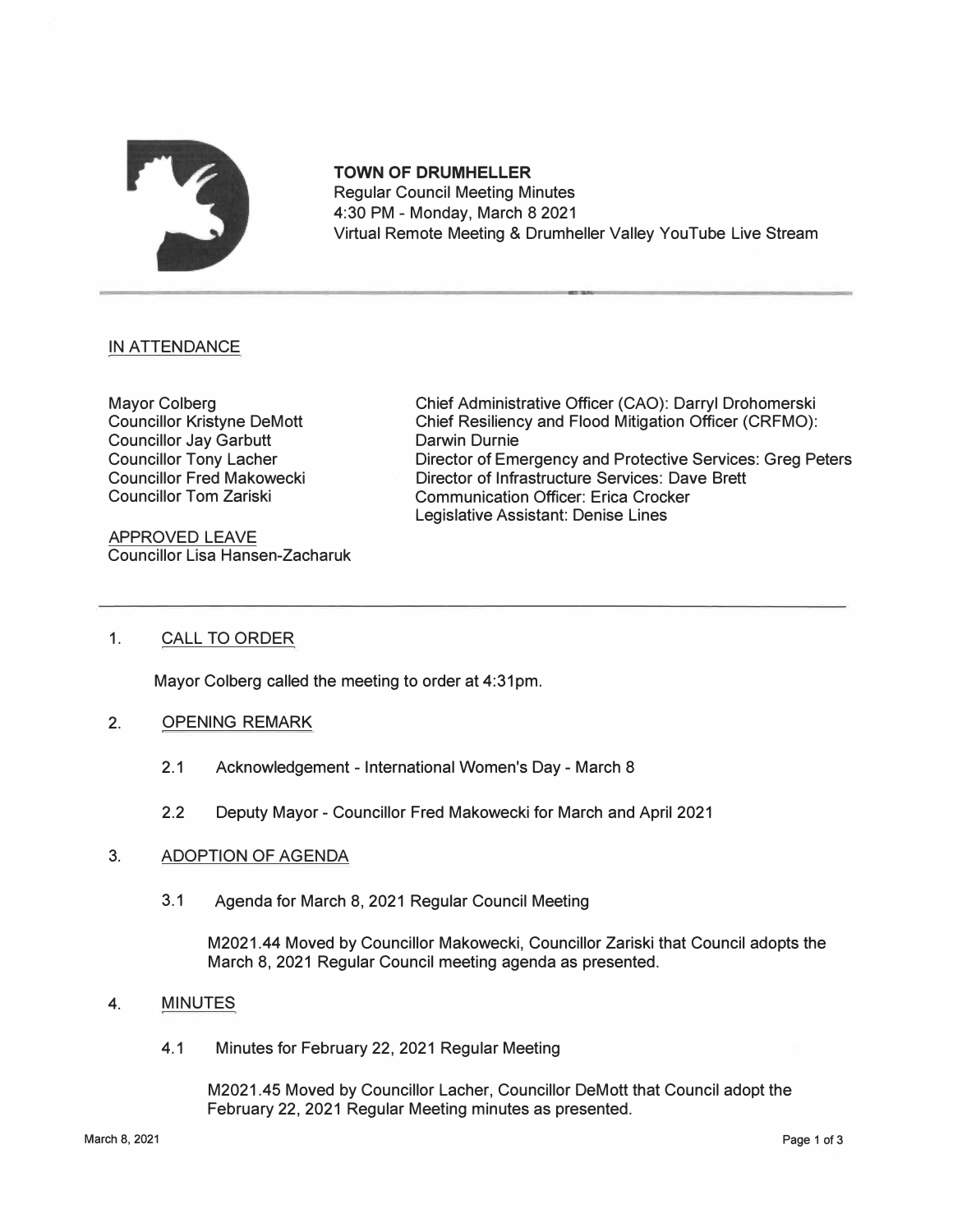Carried unanimously

4.2 Municipal Planning Commission Meeting Minutes of January 14, 2021

M2021.46 Moved by Councillor Zariski, Councillor Makowecki that Council accepts the minutes of January 14, 2021 Municipal Planning Commission meeting for information.

Carried unanimously

## 5. REQUEST FOR DECISION REPORTS

- 5.1. CHIEF ADMINISTRATIVE OFFICER
	- 5.1.1. Support for 988 Federal Crisis Line Damien Kurek, MP Battle River Crowfoot

M2021.47 Moved by Councillor Garbutt, Councillor DeMott

WHEREAS the Federal government has passed a motion to adopt 988, a National three-digit suicide and crisis hotline;

AND WHEREAS the ongoing COVID-19 pandemic has increased the demand for suicide prevention services by 200 per cent;

AND WHEREAS existing suicide prevention hotlines require the user to remember a 10-digit number and go through directories or be placed on hold;

AND WHEREAS in 2022 the United States will have in place a national 988 crisis hotline;

AND WHEREAS Drumheller Council recognizes that it is a significant and important initiative to ensure critical barriers are removed to those in a crisis and seeking help;

NOW THEREFORE BE IT RESOLVED THAT Drumheller Council endorses this 988 crisis line initiative; and that Staff be directed to send a letter indicating such support to the local MP, MLA, Federal Minister of Health, the CRTC and local area municipalities to indicate our support.

Carried unanimously

5.1.2. 03.21 Bylaw - Environmental Reserve (ER) and Municipal Reserve (MR) adjustment of lands

M2021.48 Moved by Councillor Zariski, Councillor Garbutt that Council moves first reading of Bylaw 03.21 as presented and set a Public Hearing on this bylaw for 5:30 pm on Monday March 22, 2021.

Carried unanimously

5.2. CHIEF RESILIENCY & FLOOD MITIGATION OFFICER